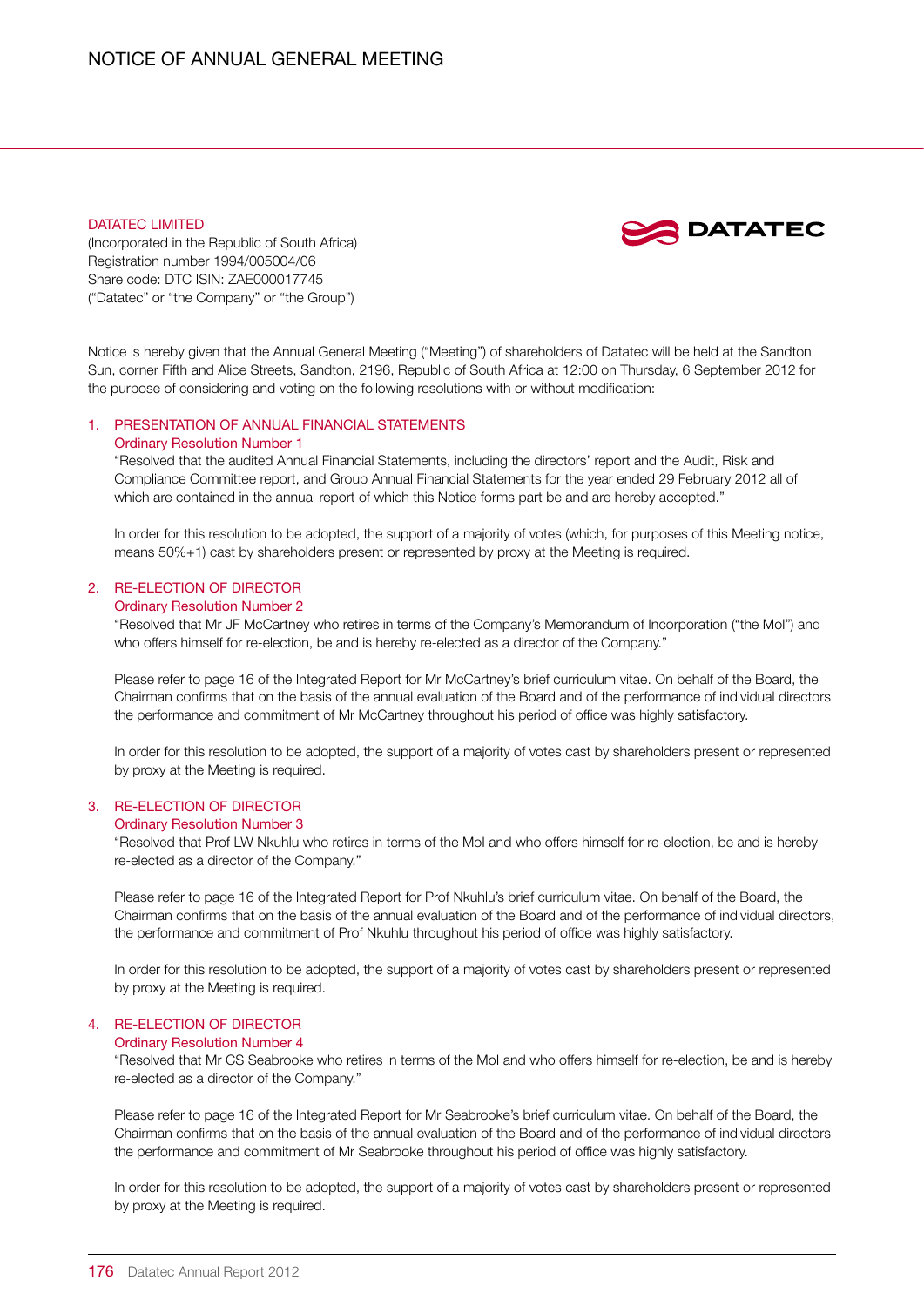### 5. ELECTION OF DIRECTOR

#### Ordinary Resolution Number 5

"Resolved that Mr RP Evans, who was appointed by the Board on 1 May 2012, be and is hereby elected as a director of the Company."

Please refer to pages 14 and 15 of the Integrated Report for Mr Evans' brief curriculum vitae. On behalf of the Board, the Chairman confirms that Mr Evans' strong international experience gained both within the Group and working for other listed companies will make a significant contribution to Datatec's ongoing growth."

In order for this resolution to be adopted, the support of a majority of votes cast by shareholders present or represented by proxy at the Meeting is required.

### 6. REAPPOINTMENT OF INDEPENDENT AUDITORS

### Ordinary Resolution Number 6

"Resolved that the reappointment of Deloitte & Touche as auditors of the Company be approved and that Mr Mark Holme be appointed as the designated auditor to hold office for the ensuing year."

In order for this resolution to be adopted, the support of a majority of votes cast by shareholders present or represented by proxy at the Meeting is required.

### 7. ELECTION OF AUDIT COMMITTEE MEMBERS Ordinary Resolution Number 7

"Resolved that the Audit, Risk and Compliance Committee be elected to serve from this AGM to the 2013 AGM by separate election to the committee of the following independent non-executive directors:

- 7.1 Mr CS Seabrooke;
- 7.2 Prof LW Nkuhlu; and
- 7.2 Ms O Ighodaro."

On behalf of the Board, the Chairman confirms that each candidate for election to the Audit Committee has the relevant knowledge and experience to discharge their role effectively and that the performance of each candidate in the service of the Audit Committee to the date of this Notice has been highly satisfactory.

In order for this resolution to be adopted, the support of a majority of votes cast by shareholders present or represented by proxy at the Meeting is required.

# 8. NON-BINDING ADVISORY VOTE ON REMUNERATION POLICY

### Ordinary Resolution Number 8

"Resolved that the remuneration policy of the Company for 2012 as reflected on page 81 of the Integrated Report of which this notice forms part be and is hereby endorsed through a non-binding advisory vote as required by King III."

### 9. APPROVAL OF NON-EXECUTIVE DIRECTORS' FEES

### Special Resolution Number 1

"Resolved that the Board and Committee fees for non-executive directors for the financial year ending 28 February 2013, as recommended by the Remuneration Committee and set out in the note below, be and are hereby authorised, in accordance with the provisions of the Companies Act 71 of 2008 ("Companies Act"). and that the Company may continue to pay directors' fees at the annual rates specified in the note below for the period from 28 February 2013 until the Company's 2013 AGM.

Directors' fees for the financial year ending 28 February 2013:

- Chairman of the Board: US\$190 000 total fee inclusive of committee work;
- Senior non-executive director's fee: US\$70 000:
- Non-executive director's fee: US\$60 000:
- Chairman of the Audit, Risk and Compliance Committee: US\$30 000;
- Member of the Audit, Risk and Compliance Committee: US\$15 000;
- Chairman of the Social and Ethics Committee: US\$10 000;
- Chairman of the Remuneration Committee: US\$15 000\*;
- Member of the Remuneration Committee: US\$7 500;
- Member of the Nomination Committee: US\$5 000;
- Trustee of Datatec trusts: US\$7 000."

*\* After the chairmanship of the Remuneration Committee ceases to be held by the Chairman of the Board*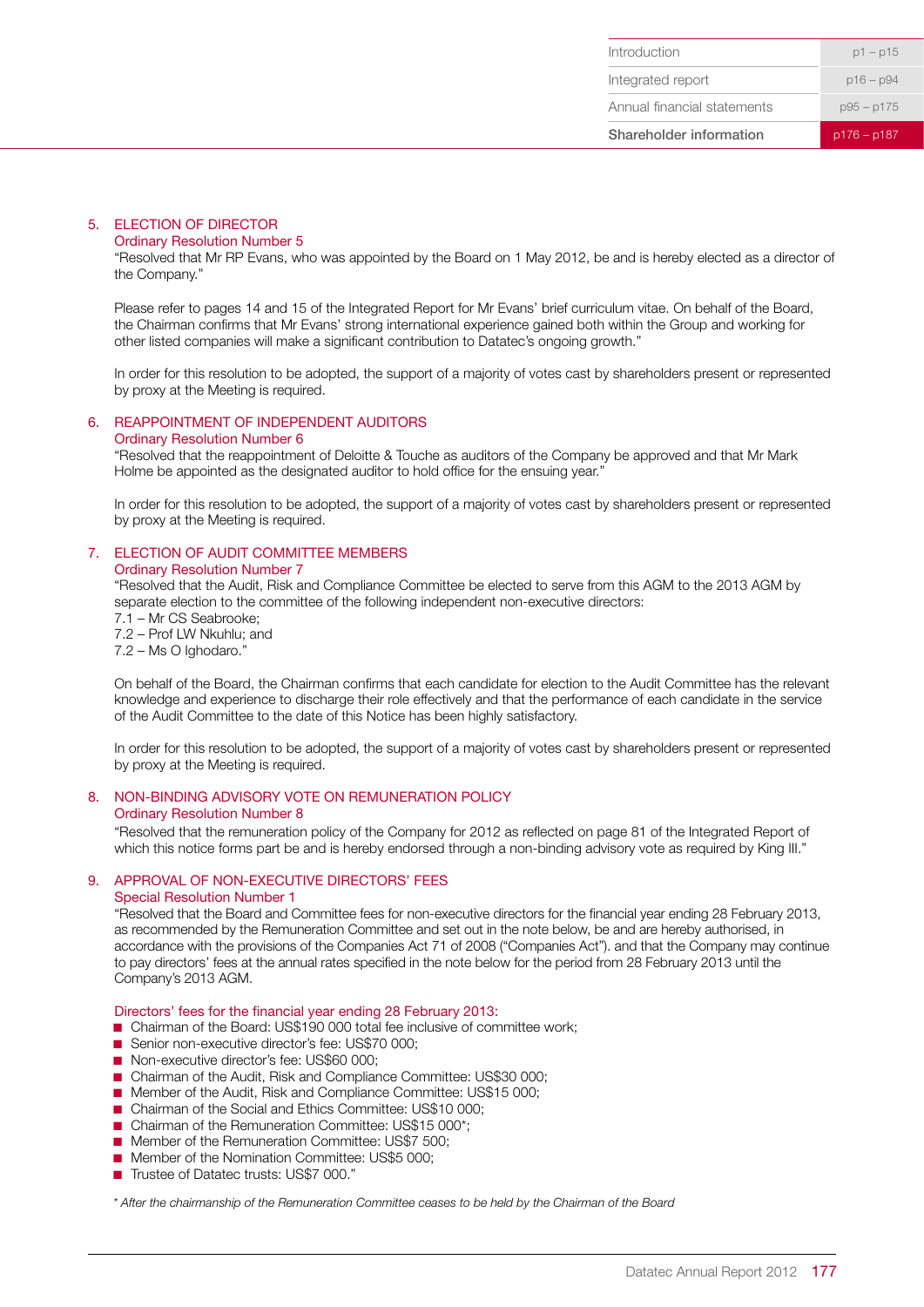### Reason for the special resolution:

The Companies Act requires shareholder approval of directors' fees prior to payment of such fees.

In terms of the Companies Act, 75% of the votes cast by shareholders present or represented by proxy at this Meeting must be cast in favour of this resolution for it to be adopted.

# 10. AUTHORITY FOR THE DIRECTORS TO ISSUE SHARES – ACQUISITIONS

## Ordinary Resolution Number 9

"Resolved that the authorised but unissued ordinary shares in the capital of the Company be and are hereby placed under the control and authority of the Board of Directors of the Company until the next Annual General Meeting and that the directors of the Company be and are hereby authorised and empowered to issue such unissued ordinary shares as consideration for acquisitions in any way they may deem fit, subject always to:

- the Companies Act, the MoI and the JSE Limited ("JSE") Listings Requirements where applicable;
- such directors' authority pursuant to this Ordinary Resolution Number 9 to allot, issue and otherwise dispose of unissued ordinary shares in the Company being limited to 9 500 000 ordinary shares being approximately 5,0% of the current issued share capital of the Company"

In order for this resolution to be adopted, the support of 50% + 1 of the votes cast by shareholders present or represented by proxy at the Meeting is required.

# 11. AUTHORITY FOR THE DIRECTORS TO ISSUE SHARES FOR CASH AS A RIGHTS ISSUE Ordinary Resolution Number 10

"Resolved that the authorised but unissued ordinary shares in the capital of the Company be and are hereby placed under the control and authority of the Board of Directors of the Company until the next Annual General Meeting and that the directors of the Company be and are hereby authorised and empowered to issue such unissued ordinary shares as a rights issue in any way they may deem fit, subject always to:

- the Companies Act, the MoI and the JSE Limited ("JSE") Listings Requirements where applicable;
- such directors' authority pursuant to this Ordinary Resolution Number 10 to allot, issue and otherwise dispose of unissued ordinary shares in the Company being limited to 9 500 000 ordinary shares being approximately 5,0% of the current issued share capital of the Company.
- the price of any rights issue contemplated under this Ordinary Resolution Number 10 being no less than the 30 day volume weighted average share price less a 10% discount."

In order for this resolution to be adopted, the support of 50% + 1 of the votes cast by shareholders present or represented by proxy at the Meeting is required.

# 12. AUTHORITY TO PROVIDE FINANCIAL ASSISTANCE TO ANY GROUP COMPANY

### Special Resolution Number 2

"Resolved that the provision of financial assistance by the Company, subject to the provisions of the Companies Act, to any company or corporation which is related or inter-related to the Company (as defined in the Companies Act), on the terms and conditions which the directors may determine up to a limit of US\$100 million be and is hereby approved."

### Reason for the special resolution:

In terms of the Companies Act, the Board may authorise the Company to provide any financial assistance to related or inter-related companies, being Group companies, including subsidiary companies of the Company, subject to certain requirements set out in the Companies Act, including the Company meeting the solvency and liquidity test. This general authority would greatly assist the Company inter alia with making inter-company loans to subsidiaries as well as granting letters of support and guarantees in appropriate circumstances. The existence of a general shareholder authority would avoid the need to refer each instance to members for approval which might impede the negotiations and add time and expense. If approved, this general authority will expire at the end of two years and the US\$100 million cap would apply cumulatively over that period.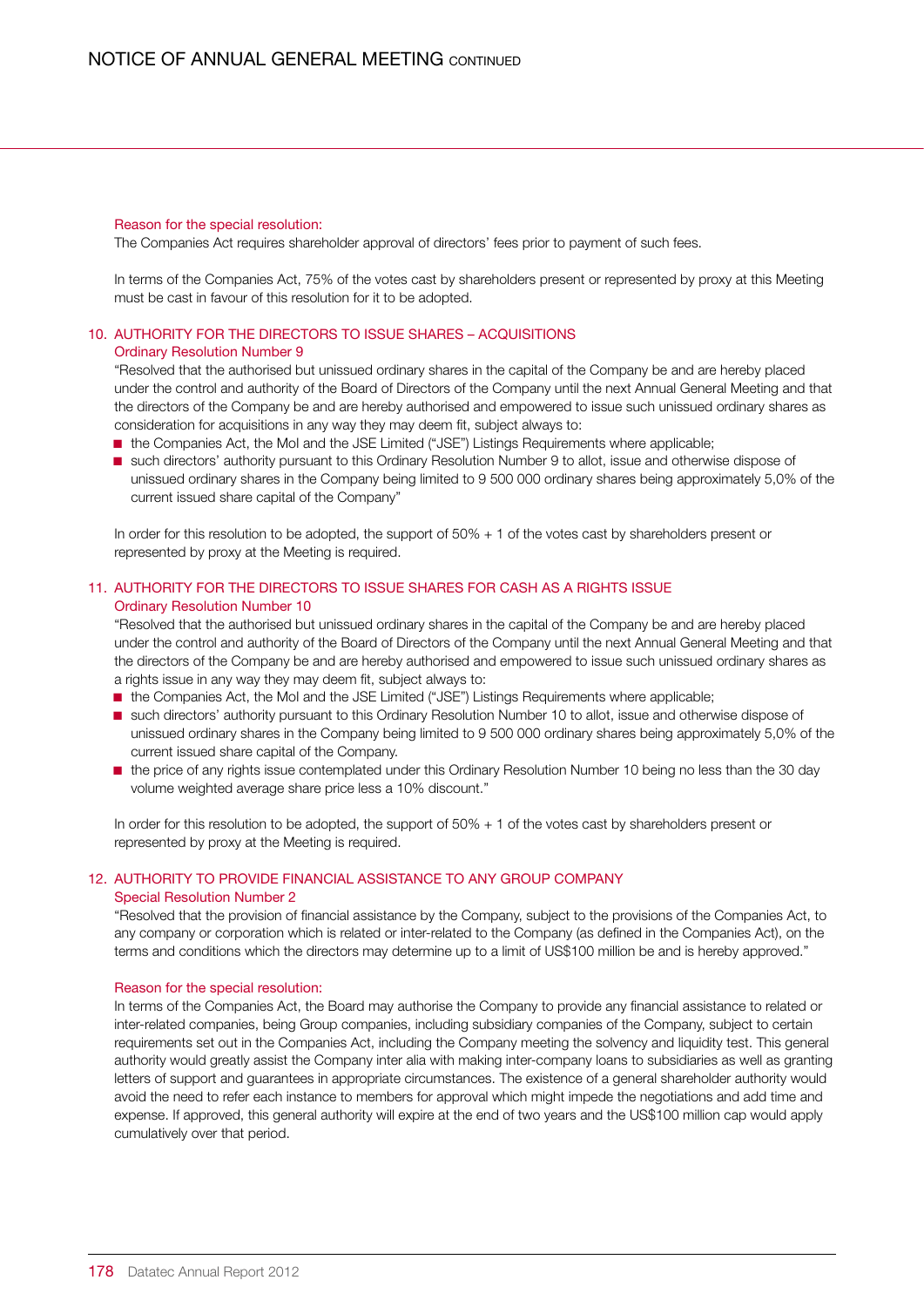### **Notification**

Shareholders are hereby notified in terms of section 45(5) of the Companies Act, that the Board has passed the same resolution to take effect on the passing of this special resolution by shareholders.

Shareholders are also advised that the Board is satisfied that after providing the financial assistance, the Company will satisfy the solvency and liquidity test and that the terms under which the financial assistance is proposed to be given are fair and reasonable to the Company.

In terms of the Companies Act, 75% of the votes cast by shareholders present or represented by proxy at the Meeting must be cast in favour of this resolution for it to be adopted.

# 13. GENERAL AUTHORITY TO REPURCHASE SHARES

### Special Resolution Number 3

"Resolved that the Board of Directors of the Company be authorised by way of a general authority given as a renewable mandate, to facilitate the acquisition by the Company or a subsidiary of the Company of the issued ordinary shares of the Company, upon such terms and conditions and in such amounts as the directors of the Company may from time to time determine, but subject to the MoI, the provisions of the Companies Act and the JSE Listings Requirements, when applicable and provided that:

- a paid press release giving such details as may be required in terms of the JSE Listings Requirements be published when the Company or its subsidiaries have cumulatively repurchased 3% (three percent) of the initial number of the shares of the Company in issue as at the time the general authority was granted and for each 3% in aggregate of the initial number of shares acquired thereafter;
- the authorisation granted above shall remain in force from the date of passing of this special resolution for a period of 15 (fifteen) months or until the next Annual General Meeting, whichever period is shorter;
- the Company will only appoint one agent to effect any repurchase(s) on its behalf;
- the Company or its subsidiary shall not repurchase securities during a prohibited period as defined in paragraph 3.67 of the JSE Listings Requirements unless they have in place a repurchase programme where the dates and quantities of securities to be traded during the relevant period are fixed (not subject to any variation) and full details of the programme have been disclosed in an announcement over SENS prior to the commencement of the prohibited period;
- the repurchase of securities will be effected through the order book operated by the JSE trading system and done without any prior understanding or arrangement between the Company and the counterparty;
- the repurchase by the Company of its own securities above may not exceed 20% (twenty percent) of the Company's issued ordinary share capital in the aggregate in any one financial year or, in the case of acquisition by any of the Company's subsidiaries, 10% (ten percent) of such issued ordinary share capital in the aggregate if such shares are to be held as treasury shares;
- any such repurchases are subject to exchange control approval at that point in time; and
- in determining the price at which the Company's ordinary shares are acquired by the Company in terms of this general authority, the maximum premium at which such ordinary shares may be acquired will be 10% (ten percent) of the weighted average of the market price at which such ordinary shares are traded on the JSE, as determined over the 5 (five) trading days immediately preceding the date of the repurchase of such ordinary shares by the Company or a subsidiary of the Company.
- a resolution has been passed by the Board of Directors confirming that the Board has authorised the general repurchase, that the Company has passed the solvency and liquidity test as required by the Companies Act and since the test was done there have been no material changes to the financial position of the Group."

Seventy-five percent (75%) of the votes cast by shareholders present or represented by proxy at the Meeting must be cast in favour of this resolution in terms of the Listings Requirements of the JSE in order for it to be adopted.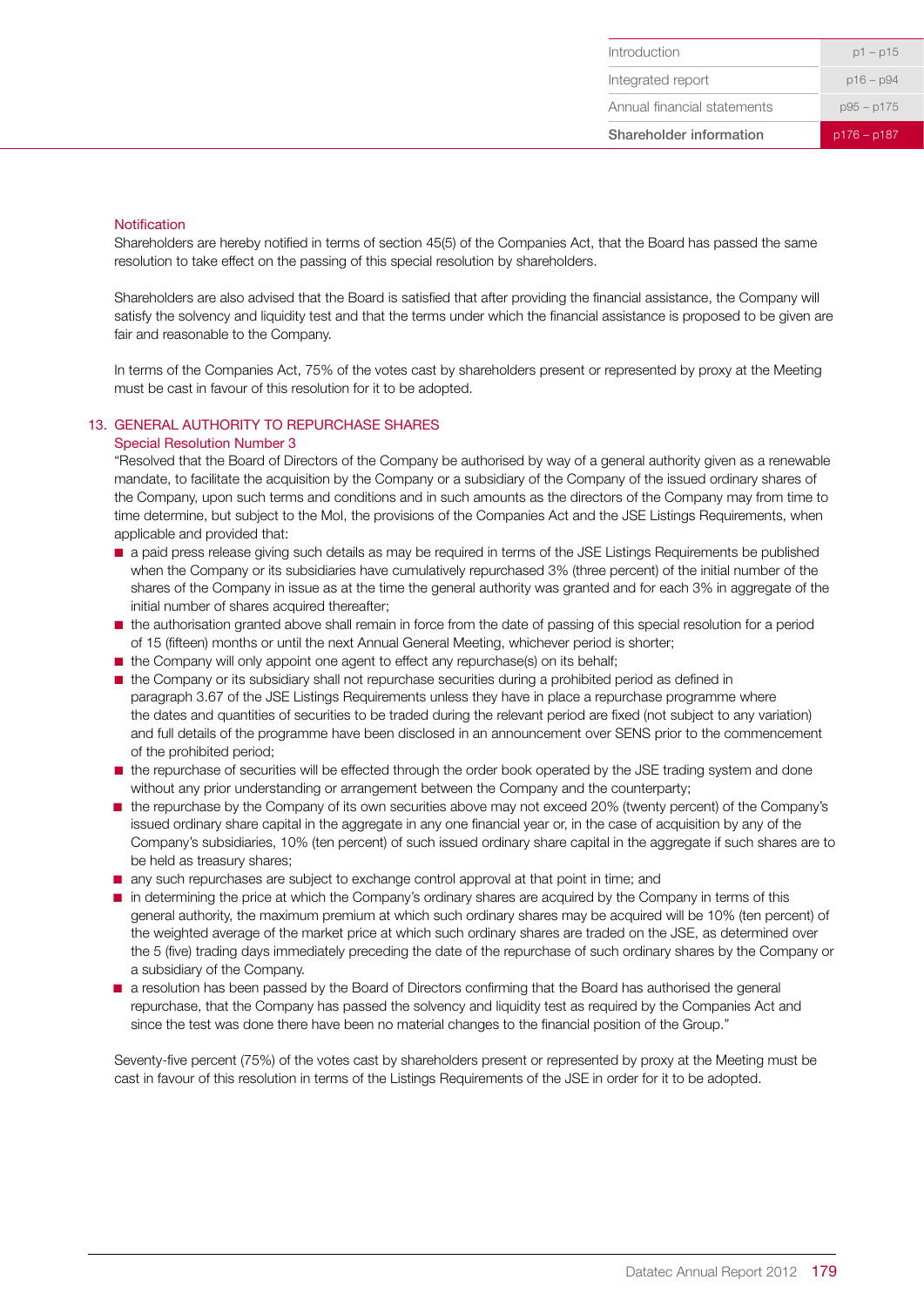### Additional disclosure

For purposes of considering Special Resolution Number 1 and in terms of the JSE Listings Requirements, the information below has been included in the Integrated Report, in which this notice of Meeting is included, at the places indicated:

- Directors and management (refer page 186 of this report);
- Major shareholders (refer page 185 of this report);
- Directors' interests in securities (refer page 92-93 of this report and note 23 of the Annual Financial Statements pages 140 to 144); and
- Share capital of the Company (refer page 133 of this report).

The directors undertake that the Company will not commence a general repurchase of shares as contemplated above unless the following can be met:

- the Company and the Group will be able to repay their debts in the ordinary course of business for a period of 12 months following the date of the general repurchase; and
- the Company and the Group's assets will be in excess of the liabilities of the Company and the Group for a period of 12 months after the date of the general repurchase. For this purpose, the assets and liabilities will be recognised and measured in accordance with the accounting policies used in the latest audited consolidated annual financial statements which comply with the Companies Act;
- the share capital and reserves of the Company and the Group will be adequate for ordinary business purposes for a period of 12 months after the date of the general repurchase;
- the working capital of the Company and the Group will be adequate for ordinary business purposes for a period of 12 months following the date of the repurchase; and
- the sponsor to the Company provides a letter of confirmation on the adequacy of working capital in terms of section 2.12 of the JSE Listings Requirements prior to any repurchases being implemented on the open market of the JSE.

### Litigation statement

The directors, whose names are given on page 186 of the Integrated Report of which this notice forms part, are not aware of any legal or arbitration proceedings, other than such proceedings disclosed on page 140, including proceedings that are pending or threatened, that may have or have had in the recent past, being at least the previous 12 (twelve) months, a material effect on the Group's financial position.

### Directors' responsibility statement

The directors, whose names are given on page 186 of the Integrated Report, collectively and individually accept full responsibility for the accuracy of the information pertaining to Special Resolution Number 3 and certify that to the best of their knowledge and belief there are no facts that have been omitted which would make any statement false or misleading, and that all reasonable enquiries to ascertain such facts have been made and that this special resolution contains all information required by law and the JSE Listings Requirements.

### Material changes

Other than the facts and developments reported on in the Integrated Report, there have been no material changes in the affairs or financial position of the Company and/or the Group since the date of signature of the audit report and the date of this notice.

### Reason and effect

The reason and effect for Special Resolution Number 3 is to authorise the Company and/or its subsidiary company by way of a general authority to acquire its own issued shares on such terms, conditions and in such amounts as determined from time to time by the directors of the Company subject to the limitations set out above.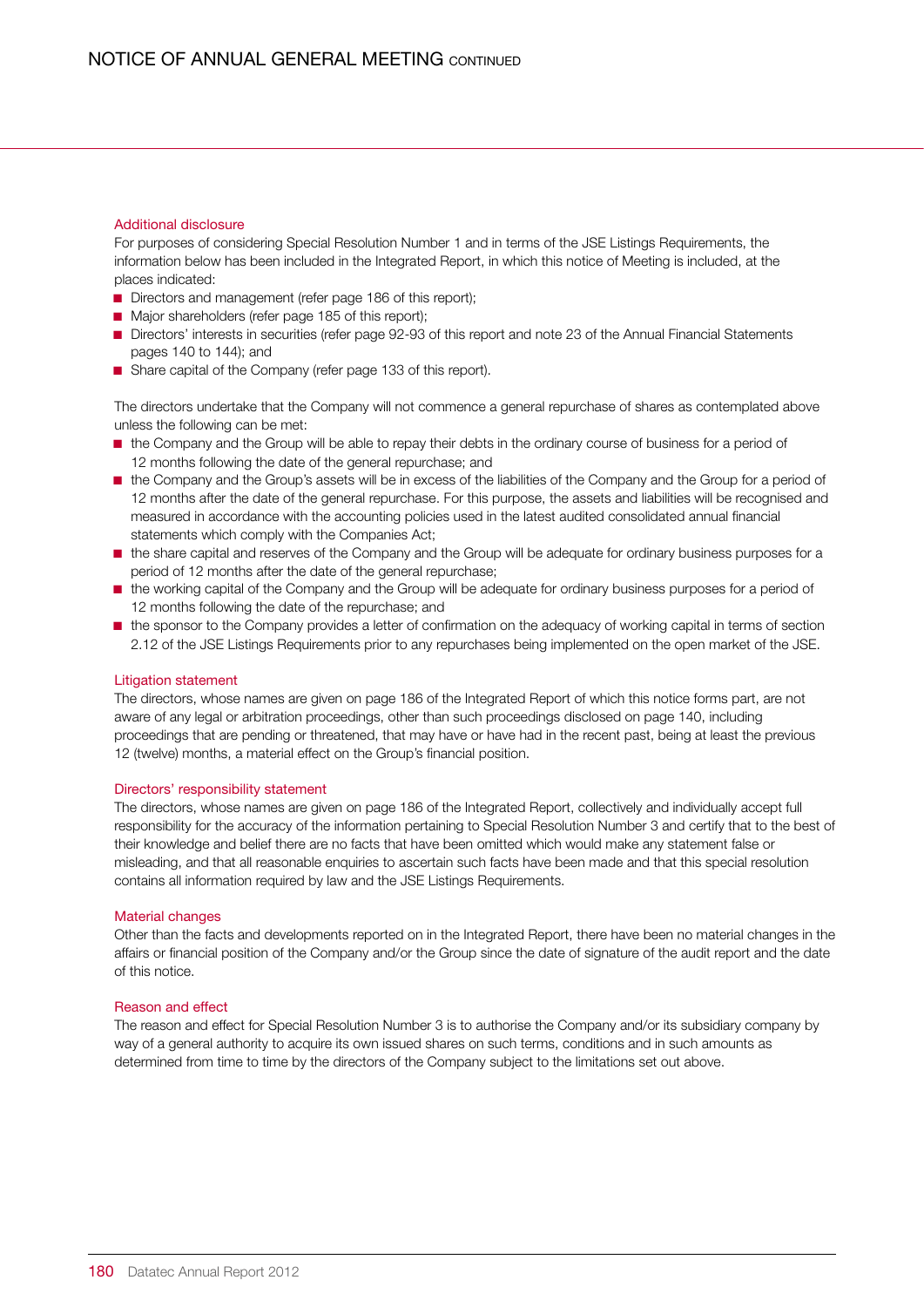### Statement of board's intention

The directors of the Company have no specific intention to effect the provisions of Special Resolution Number 3 but will however, continually review the Company's position, having regard to prevailing circumstances and market conditions, in considering whether to effect the provisions of Special Resolution Number 3."

# 14. AUTHORITY TO SIGN ALL DOCUMENTS REQUIRED

### Ordinary Resolution Number 11

"Resolved that subject to the passing of terms of the Ordinary Resolutions 1 to 10 and Special Resolutions 1 to 3, any director of the Company or the Company Secretary shall be and is hereby authorised to sign all documents and perform all acts which may be required to give effect to such Ordinary Resolutions 1 to 10 and Special Resolutions 1 to 3 passed at the Meeting."

In order for this resolution to be adopted, the support of a majority of votes cast by shareholders present or represented by proxy at the Meeting is required.

# 15. TO RECEIVE A REPORT FROM THE SOCIAL AND ETHICS COMMITTEE.

# 16. TO TRANSACT SUCH OTHER BUSINESS AS MAY BE TRANSACTED AT AN ANNUAL GENERAL MEETING.

### Voting and proxies

The record date on which shareholders must be recorded as such in the register maintained by the transfer secretaries of the Company for the purposes of being entitled to attend and vote at the Meeting is Friday, 31 August 2012. Accordingly, the last day to trade for the purposes of being entitled to attend and vote at the Meeting is Friday, 24 August 2012.

Shareholders who have not dematerialised their shares or who have dematerialised their shares with "own-name" registration are entitled to attend and vote at the Meeting and are entitled to appoint a proxy or proxies to attend, speak and vote in their stead. The person so appointed need not be a shareholder of the Company. Proxy forms must be forwarded to reach the registered office of the Company or the Company's transfer secretaries, Computershare Investor Services (Proprietary) Limited, 70 Marshall Street, Johannesburg, 2001, or posted to the transfer secretaries at PO Box 61051, Marshalltown, 2107, South Africa so as to be received by them by no later than 12:00 on 4 September 2012. Any forms of proxy not lodged by this time must be handed to the chairman of the Meeting.

Shareholders holding shares on the Jersey Branch register should forward the proxy form sent with this notice to Computershare Investor Services (Jersey) Limited in accordance with the instructions on the proxy form.

Proxy forms must only be completed by shareholders who have dematerialised their shares with "own-name" registration or who have not dematerialised their shares.

On a show of hands, every shareholder of the Company present in person or represented by proxy shall have one vote only. On a poll, every shareholder of the Company present in person or represented by proxy shall have one vote for every share held in the Company by such shareholder.